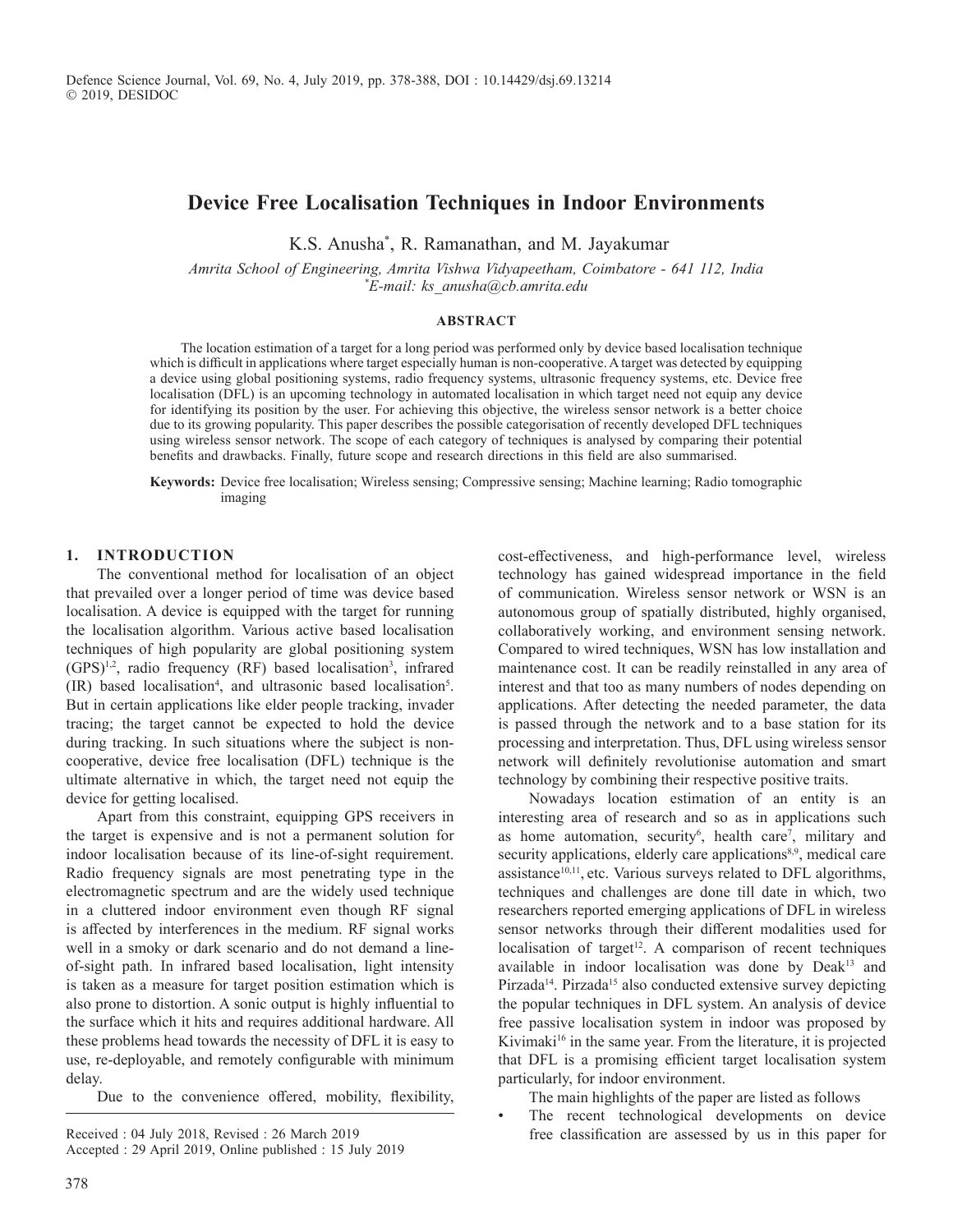categorising techniques used in DFL

- Comparison among these categories is also made based on these recent literatures for analysing the future prospects in this field
- The comparison within these categories is also performed for identifying the appropriate techniques to be used in different scenarios.

Thus, the paper gives an overview of the concept of DFL and evolution of DFL using wireless sensor networks.

#### **2. Evolution**

Location related information is very important for indoor based human detection applications. There are many techniques available in indoor localisation which is broadly classified as device based and DFL methods. Device based localisation is further classified as smartphone based and tag based, depending on the device the target is carrying<sup>17</sup>. If it is a smartphone based, localisation of the target can be easily done with its inbuilt modalities like Wi-Fi, bluetooth, microphone, FM radio, etc., thereby removing the need for extra hardware. The same function is performed by infrared, ultrasonic, RFID, Zigbee based tags but with specific hardware. Even though some modalities may not exist in smartphone they are categorised under smartphone type, based on their attributes to be used in such setup.

Indoor localisation cannot be effective in device based localisation due to the infrastructure expense incurred during target localisation. A device cannot be held by the target for the so-called specific applications. Recently, DFL has emerged as an important technique for attaining these goals.

The main highlight of this technique is that the target need not carry the device involved in running the localisation algorithm which is difficult in certain situations. Moreover, DFL set up easily blend with any environment as no extra hardware is required for its installation for different environments. In

DFL, the various modalities used are ultrasonic, infrared, RFID, wireless sensors, Wi-Fi etc.

Before analysing more into DFL, it is necessary to know about different techniques available for device assisted and DFL. A summary of the existing techniques of both categories is as shown in Table 1.

### **2.1 Why Device Free Localisation in Wireless Sensor Networks?**

The tremendous growth in localisation systems together with advancements in wireless communications has motivated the research directions in location estimation of target especially human. The preliminary concept of WLAN based DFL was introduced by Moustafa Seifeldin<sup>18</sup>.

Wireless sensor network is a radio frequency (RF) based autonomous network comprising spatially connected sensor nodes that sense any physical phenomenon or parameter. The deployed sensor nodes co-operatively work together to obtain a reliable data out of the network for assessing the location of the target present in the network. The sensor node comprises a microcontroller, transceiver, communication interface, power supply and memory and works in ISM band. So, standardisation is an added advantage of a wireless sensor network. If the spatial information is known correctly, accurate interpretation of data is possible through appropriate deployment of sensor nodes to the event concerned. The decreased size and price of sensor nodes have even aggravated research interests in WSN localisation. Apart from size and price, the prominent features of WSN are simplicity, low maintenance, reliability and security. All these prospects have revolutionised DFL in wireless sensor network.

### **2.2 Modalities in Device Free Localisation**

Radio frequency based communication is the preferred approach in wireless sensor network applications; because of

|                                              | <b>Device based localisation</b>                 |                     | <b>Device free localisation</b> |                         |                                                                                  |  |
|----------------------------------------------|--------------------------------------------------|---------------------|---------------------------------|-------------------------|----------------------------------------------------------------------------------|--|
| <b>Tag based</b><br><b>Smart phone based</b> |                                                  |                     |                                 |                         |                                                                                  |  |
| Technique                                    | Modalities used                                  | Technique           | Modalities used                 | Technique               | Modalities used                                                                  |  |
| Camera                                       | Image recognition, computer<br>vision based, LED | Ultra<br>wideband   | TOA, TDOA                       | Camera                  | Pattern recognition approach, image<br>recording.                                |  |
| WiFi                                         | AOA, TOA, RSSI, CSI                              | Ultrasonic          | <b>TOA</b>                      | Ultra wideband<br>radar | Finite difference time domain (FDTD),<br>round trip time                         |  |
| Inertial<br>sensors                          | CompAcc, Indoor Nav                              | Infrared            | $\overline{\phantom{a}}$        | Ultrasonic              | Echo recording, door jamb                                                        |  |
| Acoustic                                     | TOA, TDOA                                        | <b>RFID</b>         | RSS proximity,<br>Phase based   | Infrared                | <b>AOA</b>                                                                       |  |
| FM Radio                                     | <b>RSS</b>                                       | Wireless<br>Sensors | Doppler shift                   | <b>RFID</b>             | Motion event detection, tomographic<br>imaging, reflection tracking              |  |
| Bluetooth                                    | TDOA, RSS                                        |                     |                                 | Wireless<br>Sensors     | RSS, machine learning, TOF, radio<br>tomographic imaging (RTI)                   |  |
| Cellular                                     | GSM, CDMA, LTE, OTDOA                            | $\overline{a}$      |                                 | WiFi                    | RSS, MLE, CSI                                                                    |  |
|                                              |                                                  |                     | $\overline{\phantom{a}}$        | <b>FM</b>               | Average amplitude, Average magnitude<br>squared, root of amplitude mean squared. |  |

**Table 1. Comparison between device free and device based localisation**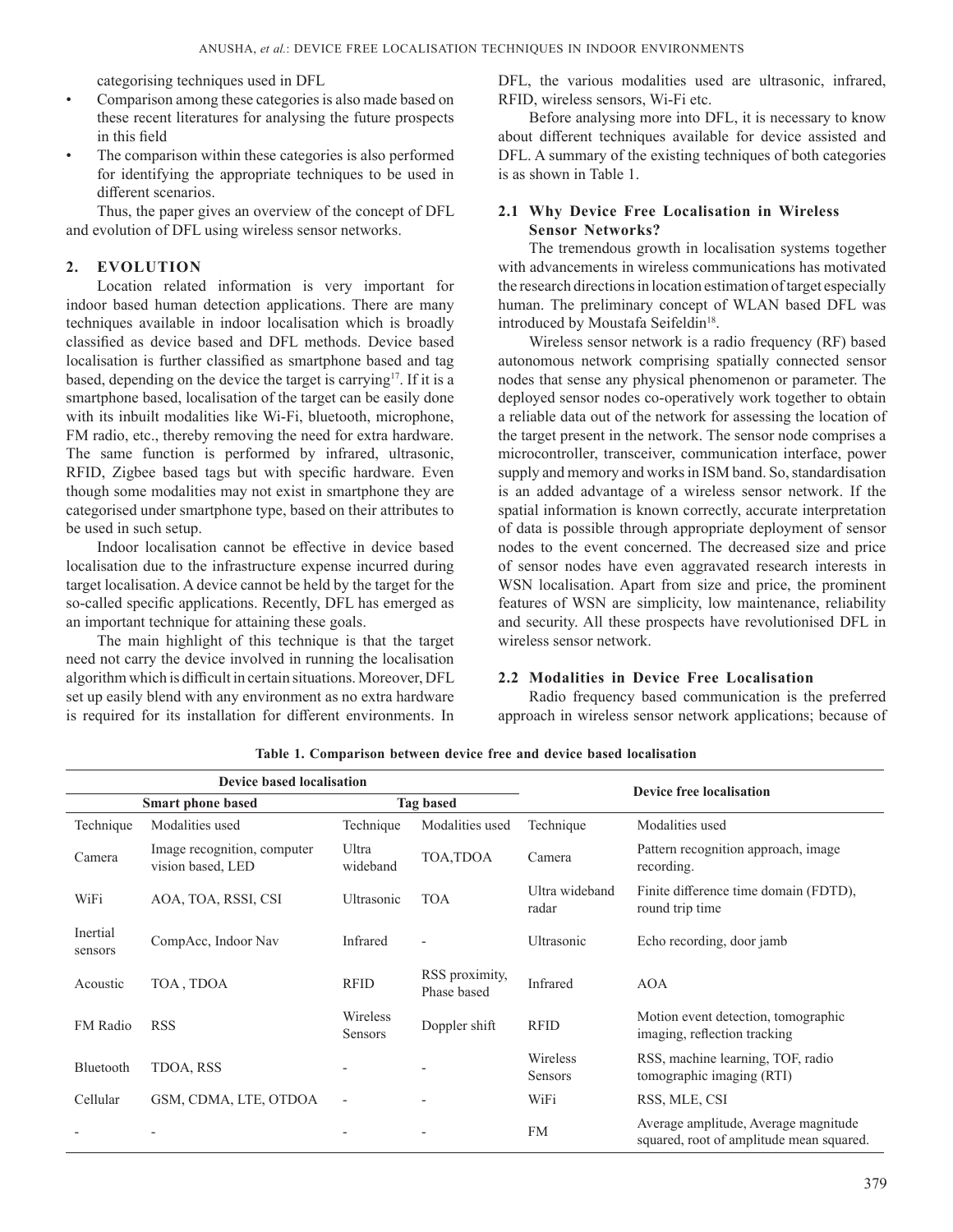which it is called as 'RF sensor network'. The wireless sensor network comprises a group of sensor nodes that measure received signal strength between link connecting any two nodes. When a person is present, the nodes obtain the change in signal values specifically received signal strength index (RSSI) from all the nodes and process the data using a suitable algorithm for identifying the exact position of the target. Other parameters under consideration for DFL are time of flight of the signal, Doppler effect and channel state information. The measurement of RSSI values is found to be more easy and promising as most of the commercially available wireless products have that facility. Thus no additional hardware is required. As the target occupies very less space compared to wireless sensor network, very few links get affected and data acquisition and transmission is not so costly as well as complex. Moreover, RSSI values avoid privacy concerns in opposition to cameras. However, accuracy of RSSI based method is highly dependent on the complexity of its environment.

#### **2.3 RF Sensor Networks-based DFL: An Overview**

With the virtue of the penetrating power, RF waves pass even through walls or non-metallic structures. Unlike other modalities, RF based DFL neither require any light support during night or in smoky environment nor it requires target equipped tag assistance. The identification and tracking of the subject concerned can be detected based on attenuation of received signal strength in 2.4 GHz band. This is because almost 70 per cent of human body comprises water that is capable of absorbing and attenuating any RF signal at 2.4 GHz.

DFL in wireless sensor networks is further classified<sup>19</sup> as RF fingerprinting, RF grids, RF tomography, and RF backscatter depending on the techniques used to localise the target. In RF tomography, a radio image of the target is generated and subsequent shadowing model reconstructs the RF image of the field or calculate the position coordinates of the target directly through compressive sensing. Radio grids make use of grid arrangement of transceivers to obtain the fluctuations of the signal strength as a measure of identification of the target. In radio fingerprinting a radio map is generated in offline positions for certain predetermined locations. Later in online phase, the accurate coordinates are identified after analysing the fingerprints in offline phase. In RF backscattering method, the devices are communicated by means of ambient RF scattering i.e. by reflecting signals back to their origin.

Most of the researches in DFL has been carried out with suitable experimental setup particularly in indoor and at times in outdoor environment. The setup mainly comprises sensor nodes, power supply, PC, interfacing units working in the range of 2.4 GHz frequency for human detection and analysis is made based on attenuation caused, time delay in the received signal, channel state information etc. DFL measurement based on RSSI values and comparison of smoothing algorithms used were described by Deak<sup>20</sup>. DFL based experimental test bed for human detection was developed and explained by Fink<sup>21</sup>.

#### **3. Device Free Localisation: Techniques and Classifications**

In DFL, for any environment comprising wireless sensor nodes, the position of the stationary or moving target can be detected by suitable DFL techniques by understanding the signal strength variations across transceiver links. The algorithms are also classified as attenuation based and variance based<sup>8</sup> on the basis of RSSI variations with human presence.

This section highlights various DFL techniques existing in different scenarios. We have attempted to classify these DFL techniques into statistical, compressive sensing, machine learning and radio tomographic imaging from recent literatures<sup>22-46</sup>. The literatures under review are classified into these DFL techniques represented in the form of a tree diagram followed by detailed explanation (Fig. 1).

#### **3.1 Techniques based on Statistical Methods**

The classification of DFL techniques are made based on the methods applied in positioning a target in DFL. The statistical methods are those that are applied to stochastic or random processes, where mathematical models, concepts, formulas especially statistical parameters are used to analyse the random data. The parameters measured are average distance error, tracking error, root mean square error, probability distribution function, cumulative distribution function etc.

Patwari and Wilson<sup>22</sup> derived statistical models that accurately map RSSI variations to the position coordinate of the target with respect to the transceivers. Multi path channel model that incorporates fading and total estimated power (ETAP) due to scattering and reflection was also made as a measure of location of the target. Highest variance was observed at midpoint position of target. Future work is to verify the performance of the model in various cluttered, complex



**Figure 1. DFL techniques: A tree diagram.**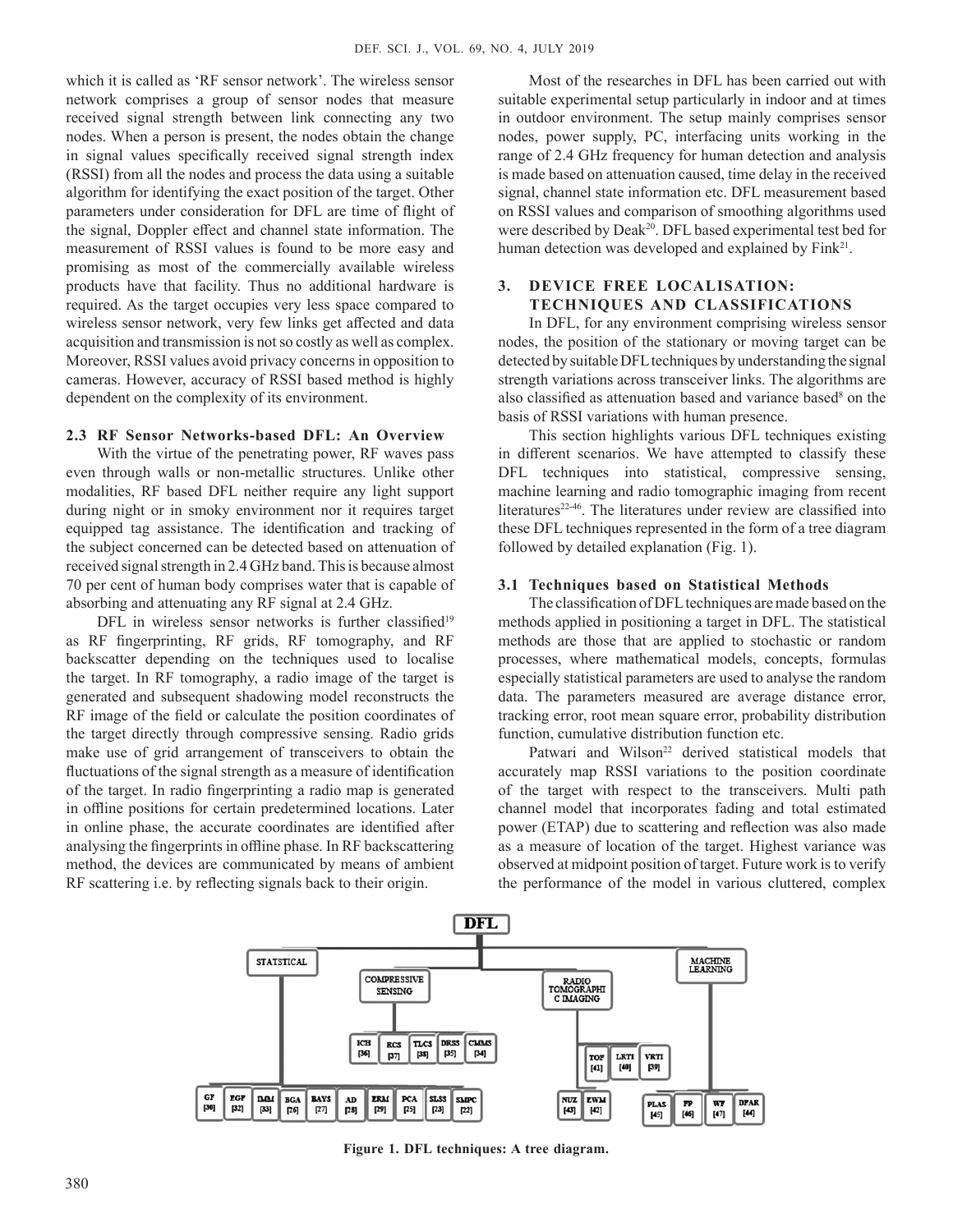and non-complex real time environment and thereby effective tracking of the target.

Wilson and Patwari<sup>23</sup>proposed a statistical inversion based received signal strength device free localisation (RSS-DFL) model in a static and dynamic environment with better accuracy and robustness. A skew Laplace likelihood estimation model defined by posterior distribution is developed for identifying the state space coordinates of the static or movable object using sampling importance resampling technique. The mean error after 20 iterations for static target was found to be 0.83 m and for moving target it was less than 0.9 m. Development of advanced particle filter technique for better accuracy is still an open challenge for yet more complex scenarios like multiple entity tracking.

Chen24*, et al.* proposed an energy efficient probability based detection of moving targets in wireless sensor network scenario by developing graph theory based trap coverage. A probabilistic transmission control protocol (PTCP) was also developed for proper scheduling of sensor nodes so as to make the sensor network energy efficient. The performance of the PTCP protocol design was assessed by comparing with trap cover optimisation (TCO) and Randomised Independent Sleeping Scheme. PTCP was found to be energy efficient and of better lifetime when compared to other two protocols. PTCP protocol activates less number of sensors and so average detection probability was found to be lesser than the threshold value. The performance of PTCP was theoretically analysed and was found to be a best choice in worst case scenarios.

Zhang<sup>25</sup>, et al. proposed, a dynamic model for assessing the RSSI variations for different wireless sensor network scenarios thereby accurately tracking single and multiple targets. For single target tracking, three tracking algorithms such as best-cover algorithm, midpoint algorithm, and intersection algorithm were implemented over the proposed model for assessing their performance. Multiple target tracking was analysed using probabilistic cover algorithm for easy detection of number of objects and their accurate location in a given region of interest with reduced latency. The performance of model equipped with best-cover algorithm was found to be better especially in terms of accuracy and average tracking error at border areas for single target detection. Proper tracking of closely placed multiple targets and sensor deployment in an irregular topology network is an open problem in this area.

Wang26*, et al.* proposed, a Bayesian grid approach (BGA) based DFL as a robust localisation estimation technique with low computational cost. The proposed approach utilises the information of target affected links, preceding information in previous estimation along with constrained information in non-shadowed links. The performance of proposed BGA was compared with regularisation based RTI and compressive sensing based RTI where tracking error reduced by 60 per cent and 50 per cent, respectively. The technique was also compared with BGA model with absence of prior information and BGA with absence of infeasible region concluding that the average tracking error of BGA reduced by 11.9 per cent and 4.3 per cent, respectively. The overall execution time of BGA is only 1.5 ms indicating BGA as a light weight model suitable for resource limited scenarios.

Savazzi<sup>27</sup>, et al. proposed in the same year a new stochastic approach in which average path loss and target induced fluctuations of signal strength are jointly modelled by diffraction theory concept. The technique adopted a log-normal model for online prediction of target location. Performance of MLE and Bayesian MMSE methods such as geometric filter based and particle filter based were compared using RMSE. PF Bayesian tracking was found to be accurate among other methods. Combination of Bayesian localisation algorithm and particle filtering can be used for two-target monitoring with low complexity. In future it can be extended to multiple targets also.

Rampa28*, et al.* proposed a physical model based on change in RSSI values for various non-cooperative human target positions between transmitter and receiver. A stochastic random variable formulated from RSSI values detected the target position analytically. Localisation accuracy was numerically evaluated using root mean square error for different values of target positions. Higher sensitivity was obtained near transmitter receiver positions. Large targets were better sensed than smaller ones. Highly apt deployment model for multi-link set ups.

Guo<sup>29</sup>, et al. proposed a novel method for an accurate RSSI based localisation and tracking of the target especially in multipath scenarios, where chance of error is very high. The proposed exponential-Rayleigh (ER) method is an improvisation over existing RSSI method which consists of two parts. Rayleigh part was involved in finding out multipath components induced by target. From this model excess path length was calculated. The efficiency of the method was experimentally proved using 95 per cent-percentile and mean by comparing with conventional magnitude models.

Caesar<sup>30</sup>, et al. proposed an accurate algorithm suitable for resource restricted applications with low storage and computational requirements. Simple geometric features are used to represent shadowed links, probable target location and prior location. Usage of prior location estimate which remove outlier links, unreliable target locations, assigned appropriate RSSI based and distance based weights to approximate target locations. The method was found to be more robust to large errors out of which most of tracking errors are less than 1.1 m. The method highlights the importance of preceding information and link filter for a location approximation. Combination of received signal strength (RSS) and distance based weights gave best performance for GF algorithm. The algorithm performs better than BGA, radio tomographic imaging and sequential importance resampling. But the performance in cluttered outdoor environment was not that good as compared to indoor. The proposed algorithm can be used for multi-target tracking in future. Improvisation was made by researchers in link filtering $31$ .

Talampas<sup>32</sup>, et al. extended their research in an enhanced multichannel GF algorithm that improves accuracy in cluttered environment. The algorithm used channel differences to impede the effects of multipath environment on the network's links. Minimum detected output based on each link's fade level and RSS variance improved detection of links at the intersection of targets. The method was found to be better along with RTI-FL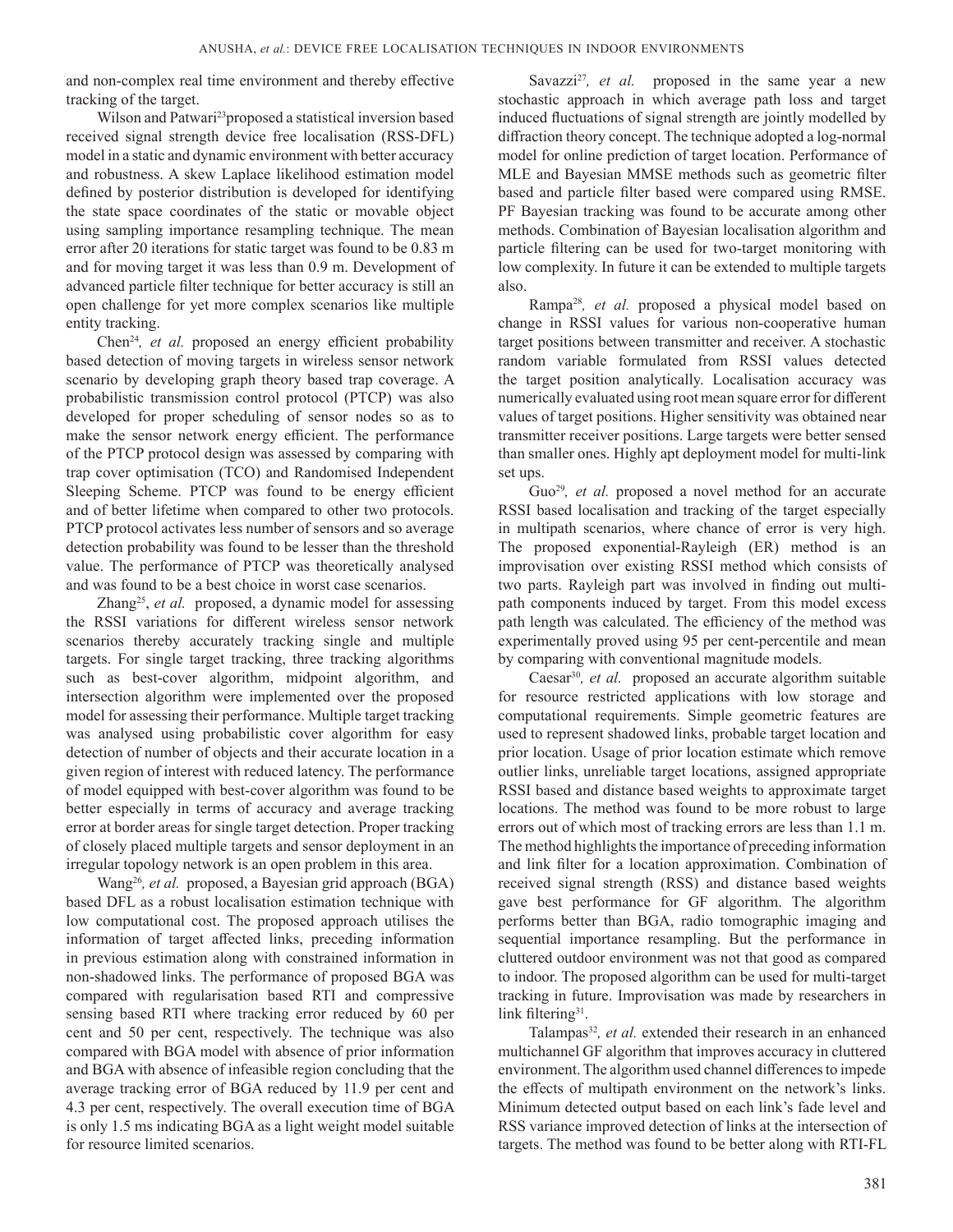(Radio tomographic imaging-fade level) in a least multipath outdoor environment and best in cluttered indoor environment. The proposed method out performed existing RTI based multichannel methods by improved tracking accuracy and average execution time.

Savazzi<sup>33</sup>, et al. proposed a novel, non-invasive and dynamic human sensing model supporting the real time localisation of an operator w.r.t robot movements using RSS value. The robot state act as jump linear Markovian system (JLMS) parameter for target tracking and interacting multiple model (IMM) filtering algorithm was adopted for state estimation of robot. Estimation error was found to be less than 0.2 m. A sensor fusion approach was also performed for DFL. IMM method using extended Kalman filtering for prediction of human activity in 2D, that outperformed time of flight (ToF), DFL Bayesian, fused ToF/DFL IMM, and fused ToF/ DFL Bayesian channels. The DFL and sensor fusion algorithm effectively limited the impairments introduced by defective vision system.

# *3.1.1 Comparison of Techniques within Statistical Methods*

The comparison of various models or techniques within different statistical methods are also explained in Table 2. Although statistical models are generally complex due to mathematical or stochastic configuration, geometrical model and Bayesian grid model are found to be less complex of all statistical models. Very few models were developed for multiple target tracking out of which exponential Rayleigh model was found to be a good statistical model for multi-target tracking.

### **3.2 Techniques-based on Compressive Sensing Methods**

In compressive sensing based techniques, not all data is used for the analysis of the data. The available data is compressed and relevant data is only taken for proper acquision and reconstruction of original signal.

Yang<sup>34</sup>, et al. proposes, a resource efficient and fast executing compressed maximum matching select (CMMS) algorithm in a real time scenario. A radio tomographic

model is developed for mapping variations in RSS values in different links as a measure of target location in continuous space. The algorithm identifies the probable region and RSS values associated with only correlated links near that region for reconstructing the signal thus reducing the execution time. Tracking performance of a single and dual target was verified using proposed algorithm. After comparing with l1 minimisation algorithm, regularisation and Bayesian greedy matching pursuit (BGMP) algorithm, proposed algorithm was found to be fastest of all with average error less than 0.09m.

In the same year, Wang<sup>35</sup>, et al. proposed an accurate differential RSS method that mitigate the effects of wrong identification of shadowed links. An outlier link filtering scheme improved the accuracy of the system. Maximum likelihood observation function incorporating particle filter scheme improved the robustness of the system. The proposed method was compared with differential RSSwithout outlier detection, traditional RSS algorithms and was found to be robust. The PF algorithm was compared with compressive sensing, machine learning along with their respective differential RSS counterparts and mean tracking error was found to be significantly low to 0.99 m. Differential counter parts enhanced the performance much better than its conventional algorithms proving its universal nature. Multiple target detection is still an open question of research in this domain.

Ahmed<sup>36</sup>, et al. proposed Ichnaea, an improved, robust, and low complex framework for DFL setup. The proposed system utilised a lightweight training period of two minutes for understanding the target free default environment. The motion detection module performance of proposed system was evaluated in three large scale realistic test beds deployed in WLAN cluttered environments using metrics like false positive, false negative, and F measure. Ichnaea excelled over other methods in terms of accuracy and robustness. Comparison of the model was also made with device free passive tracking systems like Nuzzer probabilistic system, quadratic discriminant analysis and linear discriminant analysis using median distance error and was found to be better.

Wang<sup>37</sup>, et al. proposed multidimensional wireless-linkinformation (MDWL) using a recursive compressive sensing

| Model/Algorithm                    | <b>Parameter</b><br>measured | Tracking<br>Accuracy | Complexity               | Computation<br>overhead  | <b>Robust</b>            | <b>Multipath</b><br><b>Effect</b> | Multi-target<br>tracking |
|------------------------------------|------------------------------|----------------------|--------------------------|--------------------------|--------------------------|-----------------------------------|--------------------------|
| Geometric Filter Algorithm         | <b>RSS</b>                   | Good                 | Low                      | Low                      | High                     | Moderate                          |                          |
| Multi-channel geometric filter     | <b>RSS</b>                   | Good                 | $\overline{\phantom{a}}$ | Low                      | Moderate                 | High                              |                          |
| Jump Linear Markovian systems      | <b>RSS</b>                   | Good                 | Moderate                 | $\overline{\phantom{a}}$ | Moderate                 | High                              |                          |
| Lightweight Bayesian Grid Approach | <b>RSS</b>                   | Good                 | Low                      | Low                      | High                     | Low                               |                          |
| Stochastic Bayesian Framework      | Path loss, RSS               | Good                 | Moderate                 | Low                      | $\overline{\phantom{0}}$ | Moderate                          | $\overline{\phantom{0}}$ |
| Ad-hoc diffraction model           | <b>RSS</b>                   | Moderate             | $\overline{\phantom{a}}$ |                          | $\overline{\phantom{a}}$ | High                              | $\overline{\phantom{0}}$ |
| Exponential Rayleigh model         | <b>RSS</b>                   | Good                 | $\overline{\phantom{a}}$ | $\overline{\phantom{a}}$ | $\overline{\phantom{a}}$ | High                              | Good                     |
| Probabilistic Cover Algorithm      | <b>RSS</b>                   | Good                 | Low                      | $\overline{a}$           | $\overline{\phantom{a}}$ | High                              | $\overline{\phantom{0}}$ |
| Fade Level skew Laplace model      | <b>RSS</b>                   | Good                 | Moderate                 | $\overline{\phantom{a}}$ | High                     | Moderate                          | Moderate                 |
| Spatial multipath based model      | <b>RSS</b>                   | Good                 | Moderate                 | $\overline{\phantom{a}}$ | $\overline{\phantom{a}}$ | High                              |                          |

**Table 2. Statistical based DFL techniques comparison**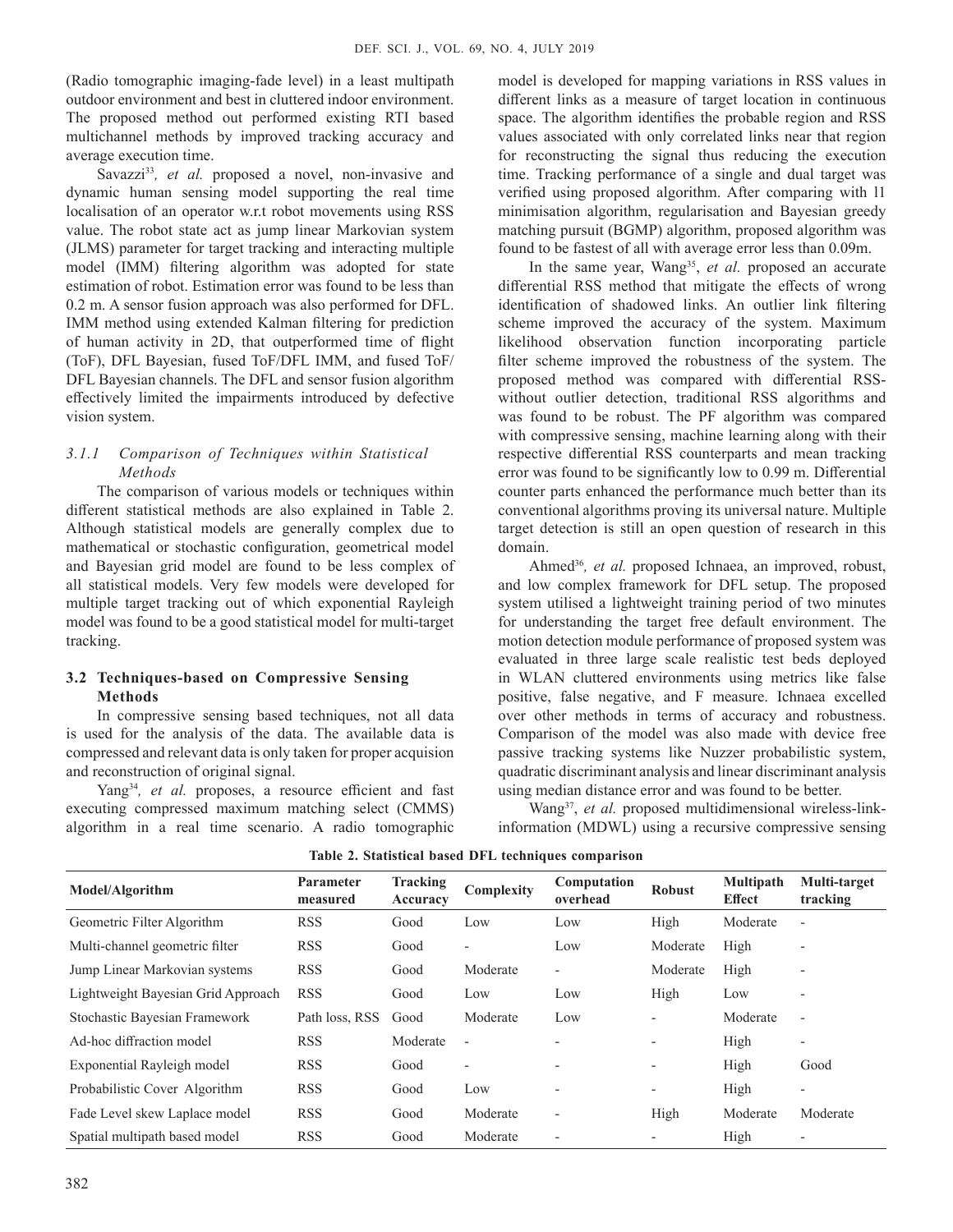model for maximising performance. The link information was nurtured using sequential scanning of multi-frequency and multi-transmission power level in existing links. Tracking and cumulative probability of the proposed technique is compared with traditional DFL methods and was found to be very much better despite of increased scanning time requirement. To reduce the scanning time, orthogonal frequency division multiplexing was found to be a prospective method in future.

Wang38*, et al.* proposed a novel technique for DFL of multiple categorised target with less human effort. In the method localised models are generated from varying RSSI values across different categories as sensing vector space, preserving each value change based on geometric structure of the target. The so called transferring based CS algorithm for localisation should have prior knowledge of the target categories. Rigorous real time experiments conducted for checking the robustness and quality of the model was found to be effective.

### *3.2.1 Comparison of Techniques within Compressive Sensing Methods*

The comparison of various models or techniques within different compressive sensing methods are also explained in Table 3. Out of the models that adopted compressive sensing method, Ichnaea and CMMS are found to be less complex and of low computational overhead. Moreover, CMMS model has considered multipath effect and despite of that multi-target tracking was also performed accurately. Thus the performance of CMMS model was found to be the best of all compressive sensing models.

## **3.3 Techniques-based on Radio Tomographic Imaging Methods**

In radio tomographic imaging based DFL techniques, radio images are previously obtained at multiple positions of target. The exact position of the target can be assessed for the obtained radio image in real time environment. RTI models existing in two hybrid formats comprising compressive sensing and radio tomographic method as well as statistical and radio tomographic imaging are explained.

Wilson and Patwari<sup>39</sup>, proposed behind the wall tracking of moving entities in a cluttered environment using variance based RTI technique with high accuracy. An image estimation of RSSI variance for different target affected links were developed from statistical models based on total power consumed in links and weighted function. The variance based RTI performed better through walls when compared to conventional RTI technique which failed to give reliable results. The average error was found to be less than two feet. Adequate improvements in

mathematical models, physical layer design parameters, network protocols can enable the researcher to solve sparse recovery problem. Reliable tracking across dense walls is still an open research problem in this area.

Zhao and Patwari<sup>40</sup> analysed many variance based localisation and tracking methods of targets using radio frequency transceivers by deploying at required area of interest. In the conventional variance based RTI, intrinsic motion effect is averted. The main goal of the paper is to develop an image based on extrinsic motion and link measurements. In subspace decomposition method (SubVRT), various patterns are obtained in multi dimensions with improved noise rejection. In least square method (LSVRT), detection is made based on a Bayesian calculation by minimising a cost function. The performance of LSVRT was found to be better than other VRT estimators both in terms of accuracy, RMSE and mitigation of intrinsic motion noise. Kalman filter was applied to the estimators for tracking and found that VRTI is less robust compared to others.

Wang<sup>41</sup>, et al. designed a time and energy effective TOF based DFL through accelerating link scanning process and prior prediction of shadowed links with FDMA. The method exhibited improved location estimation from location information of wireless node and variation in distance measurement. Improved location accuracy was guaranteed by modelling DFL as sparse signal recovery problem by incorporating link information compress sensing framework. The technique incorporates link state estimation function using particle filter for prediction of shadowed links. Frequency division technique was employed for performing parallel scanning of shadowed links thereby decreased execution time. Energy consumption did not increase linearly with number of targets without any significant change in accuracy.

Wilson and Patwari<sup>42</sup>, proposed a linear model for signal strength so as to develop an image of the attenuating object using radio tomographic imaging. The proposed elliptical weighted model with a noise factor is incorporated to develop a lower bound for the error so produced. The effect of number of nodes deployed and average error evaluated was found to be inversely related. The image recovery parameters are used for generating a smooth image. Future research in this domain is to find the best values of the image recovery parameters and to obtain real time representation of the DFL problem.

Seifeldin<sup>43</sup>, et al. designed and developed an accurate, scalable, device free passive localisation technique called Nuzzer for single target detection in real time. The proposed method detects the target location based on a probabilistic based passive radio map generation. The discrete and continuous space estimator operation identified highest probable and

**Table 3. Compressive sensing based DFL techniques comparison**

| Model/Algorithm                 | <b>Parameter</b><br>measured | Tracking<br>accuracy | Complexity               | Computation<br>overhead | <b>Robust</b>            | <b>Multipath</b><br><b>Effect</b> | Multi-target<br>tracking |
|---------------------------------|------------------------------|----------------------|--------------------------|-------------------------|--------------------------|-----------------------------------|--------------------------|
| Ichnaea                         | <b>RSS</b>                   | Good                 | Low                      | LOW                     | High                     | Moderate                          | $\overline{\phantom{a}}$ |
| Multi-dimensional wireless link | <b>RSS</b>                   | Good                 | Low                      | Moderate                | $\overline{\phantom{0}}$ | $\overline{\phantom{a}}$          | $\overline{\phantom{0}}$ |
| <b>TLCS</b>                     | <b>RSS</b>                   | Good                 | $\overline{\phantom{0}}$ | Moderate                | High                     | $\overline{\phantom{a}}$          | Good                     |
| Differential RSS DFL            | Differential RSS             | Good                 | Low                      | Low                     | High                     | $\overline{a}$                    | $\overline{\phantom{a}}$ |
| <b>CMMS</b>                     | <b>RSS</b>                   | Good                 | Low                      | Low                     | $\overline{\phantom{a}}$ | High                              | Moderate                 |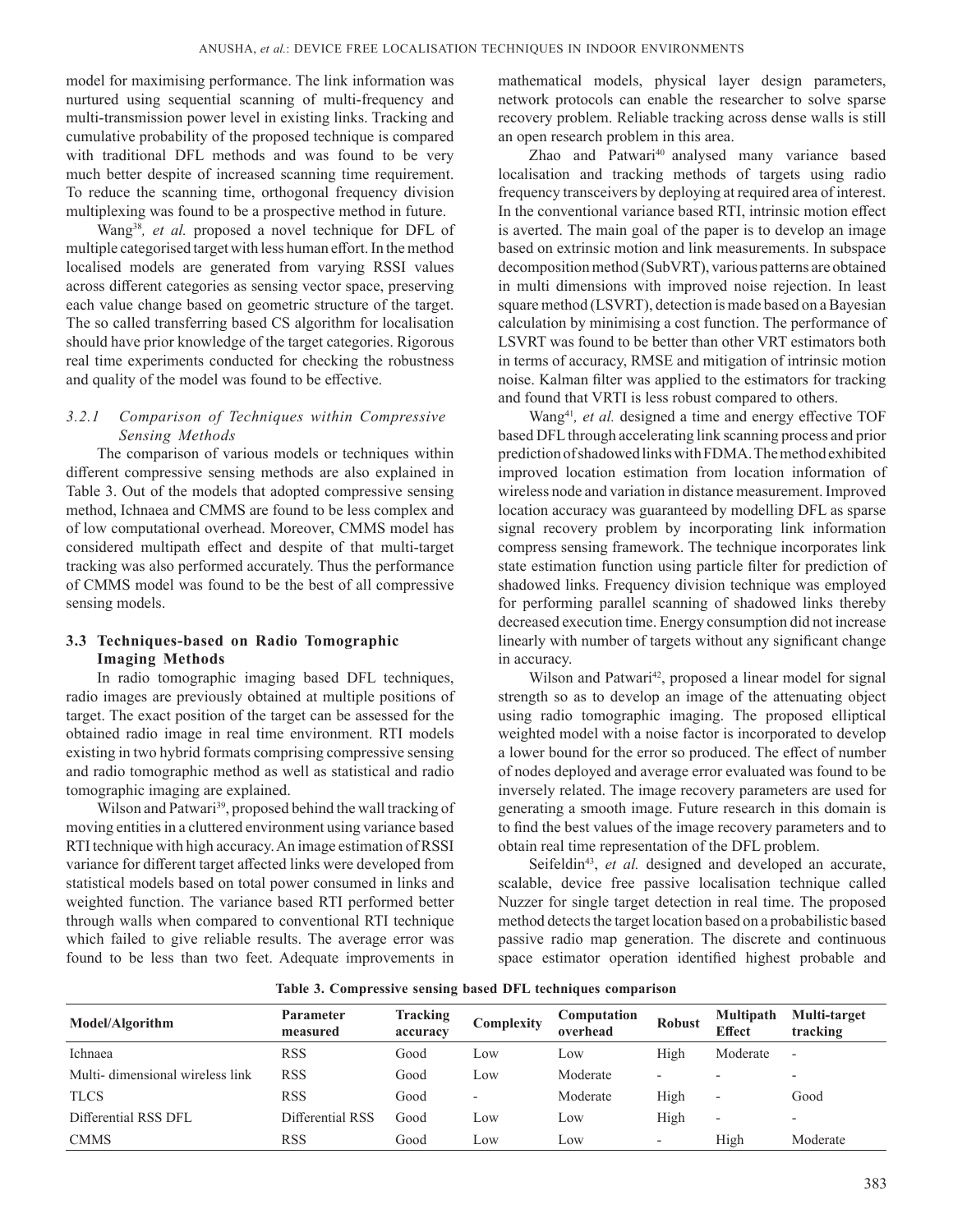accurate location of target respectively from RSSI vector. The performance of Nuzzer was compared with random and deterministic methods and was found to be highly promising and accurate. Line-of-sight problem was absent due to high penetrating ability of radio waves and its wide coverage. Future work can be extended in multiple target tracking, automatic radio map generation and optimisation of AP's location.

# *3.3.1 Comparison of Techniques within Radio Tomographic Imaging methods*

The comparison of various models or techniques within different radio tomographic imaging methods are as explained in Table 4. In radio tomographic imaging models, multipath effect consideration is generally low because of its inability to assess external disturbances. Among the different models in the category, energy efficient time of flight method is the only method that attempted multi-targeting with reasonable accuracy. The complexity and computation cost were found to be low in this method at the expense of moderate single target tracking accuracy.

### **3.4 Techniques based on Machine Learning Methods**

In machine learning methods, artificial intelligence is imparted to the system model for understanding the data and thereby predicting the parameter from that data. First the system will be trained with training set and analysed for a test set which is later verified by an experimental test bed.

Sigg44*, et al.* proposed a device free activity identification based on RF variations in the channel for classification of environment and object localisation with at most accuracy. Classifying parameters used for device free activity recognition (DFAR) were time domain parameters. Activities are classified by k-NN classifier and their performances were found to be comparable based on accuracy and information score metrics. Better feature selections, coverage area, training excellences, multiple target activity recognition are the probable areas of future research.

Hong45*, et al.* proposed, a device free based passive localisation array sensor (PLAS) for an efficient and robust DFL system to an indoor environment. The proposed PLAS system do not use RSS measurement but signal subspace features in wireless network. Design of statistical based outlier link abatement method removed unnecessary links and thus improving accuracy of model. Localisation accuracy improved in a single room set up. Centralised antennas were found to be highly accurate than distributed one with high dependence on PLAS accuracy. Localisation accuracy is less in two room set up. The proposed technique was compared against Nuzzer, K-NN (K- nearest neighbour), and random estimation and was found to be better. However, multiple object localisation using the technique is still under review.

Mager46*, et al.* analysed degradation of localisation over time or changing environments and performed various test methods to mitigate it. A repeated experiment set up was arranged where 5 experiment sets were arranged with 4 different classifiers such as Random forest (RF), K-NN (K nearest neighbour), support vector machine (SVM), linear discriminant analysis (LDA). Performance of RF was found to be best as classifier parameter with error percent rate was found to be same for all technique. Simultaneous data processing from all channels was found to be better than individual processing but with increased complexity. Choice of best channel was obtained by correlation method. Channel selection using correlation method and classification using RF classifier may result in lower localisation error.

Wang47 proposed DFL and activity recognition (DFLAR) in a wavelet framework that characterizes a shadowing effect map in time and frequency domain, thereby locating target with different activities. The highlight of the proposed model is its discriminatory nature and strength. The performance of wavelet based DFLAR was compared with time domain based DFLAR as well as time and frequency based DFLAR and was found to be better. Multi-target activity recognition is the challenging task in future.

### *3.4.1 Comparison of Techniques within Machine Learning methods*

The comparison of various models or techniques within different machine learning methods are explained for understanding the efficiency and scope of each model in Table 5. In machine learning models, DFLAR with wavelet feature was found to be the one that attempted multiple target tracking by incorporating moderate multipath effect. The model is also simple when compared to the complexities of other machine learning models.

#### **3.5 Comparison among DFL Categories**

The scope of the DFL techniques by understanding the positive and negative traits of each category are also analysed in Table 6. Apart from choice of each category that depends on parameter requirement, the choice of suitable model from each of these different categories are equally important for improving the efficiency of proposed system in different applications.

**Table 4. Radio tomographic imaging based DFL techniques comparison**

| Model/Algorithm                 | <b>Parameter</b><br>measured | Tracking<br>accuracy | Complexity               | Computation<br>overhead | <b>Robust</b>            | <b>Multipath</b><br>effect | Multi-target<br>tracking |
|---------------------------------|------------------------------|----------------------|--------------------------|-------------------------|--------------------------|----------------------------|--------------------------|
| Energy efficient time of flight | <b>TOF</b>                   | Moderate             | Low                      | Low                     | High                     | Moderate                   | Moderate                 |
| <b>LVRTI</b>                    | <b>RSS</b>                   | Good                 | $\overline{\phantom{a}}$ |                         | High                     | Moderate                   | $\overline{\phantom{a}}$ |
| Nuzzer                          | <b>RSS</b>                   | Good                 | Moderate                 |                         | Moderate                 | High                       | $\overline{a}$           |
| <b>VRTI</b>                     | <b>RSS</b>                   | Good                 | Moderate                 | Moderate                | $\overline{\phantom{a}}$ | High                       | $\overline{\phantom{a}}$ |
| <b>RTI</b>                      | <b>RSS</b>                   | Good                 | Low                      | Low                     | $\overline{\phantom{0}}$ | Moderate                   | $\overline{\phantom{a}}$ |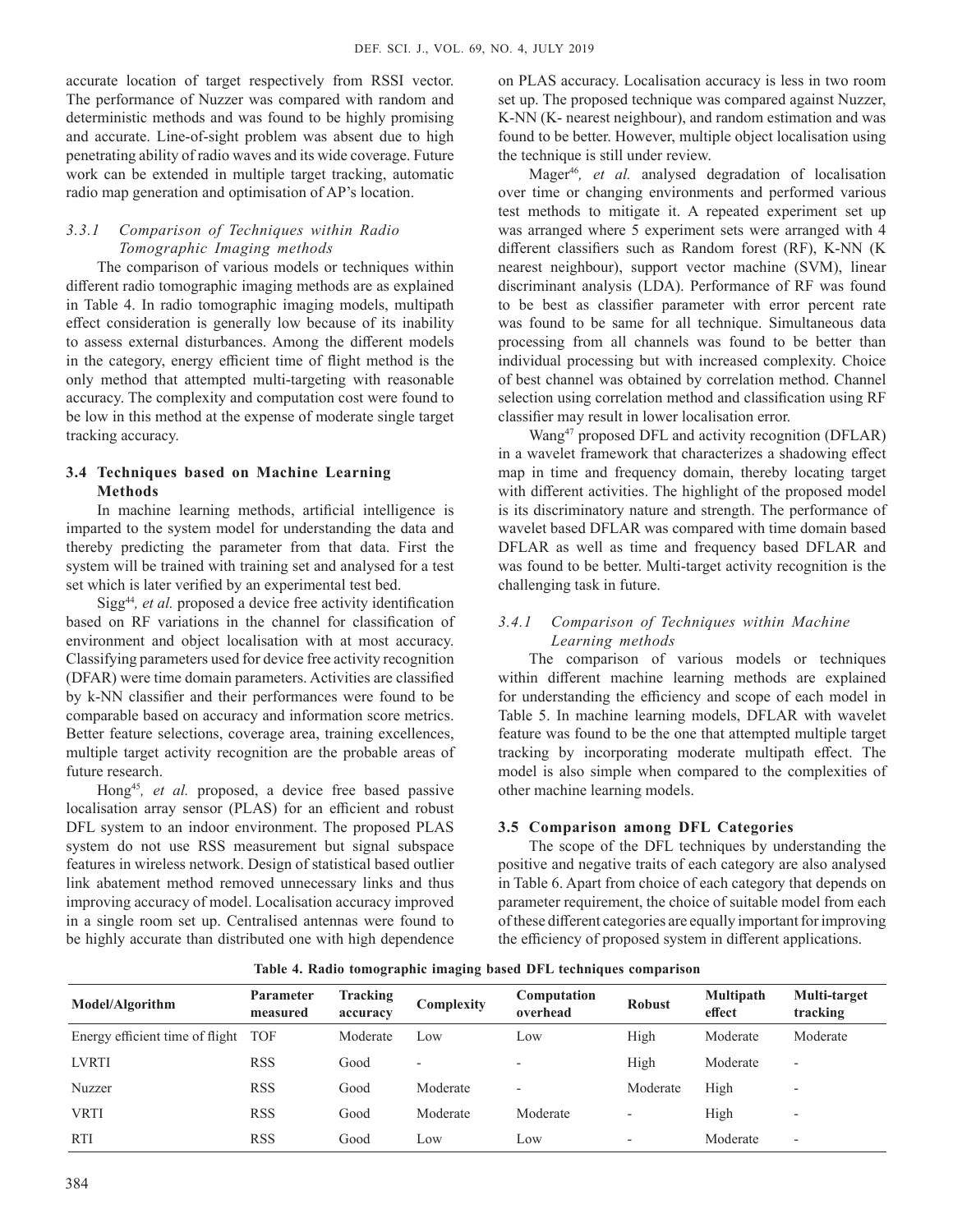| Model/Algorithm            | <b>Parameter measured</b> | Tracking<br>accuracy | Complexity               | Computation<br>overhead  | <b>Robust</b>            | <b>Multipath</b><br>effect | Multi-target<br>tracking |
|----------------------------|---------------------------|----------------------|--------------------------|--------------------------|--------------------------|----------------------------|--------------------------|
| <b>PLAS</b>                | RSS, Signal Eigen vector  | Good                 | Moderate                 | Moderate                 | High                     | High                       | $\overline{\phantom{a}}$ |
| Fingerprint based DFL      | <b>RSS</b>                | Good                 | $\overline{\phantom{a}}$ |                          | High                     | High                       | $\overline{\phantom{0}}$ |
| DFLAR with wavelet feature | Wavelet, RSS              | Good                 | Low                      | $\overline{\phantom{a}}$ | High                     | Moderate                   | Good                     |
| <b>DFAR</b>                | RSS                       | Good                 | Low                      |                          | $\overline{\phantom{0}}$ |                            | $\overline{\phantom{0}}$ |

**Table 5. Machine learning based DFL techniques comparison**

#### **4. Analysis and Future Scope**

The various parameters taken under consideration for assessing the DFL models or techniques are tracking accuracy, complexity, computation overhead and so execution time, robustness<sup>47</sup>, cluttered environment indoor or outdoor i.e. multipath effect consideration, single target tracking and multi target tracking etc. Almost all except two of the techniques are using RSS-based modality with desirable localisation accuracy. The techniques are so developed that they take minimum execution time and are robust to any environmental conditions. Most of them track the target with good accuracy and due consideration is given to multipath effect as most of the experimental test bed is indoor based.

In general, most of the techniques in the mentioned literatures followed RSS-based target localisation in device free environment due to its simplicity and promising nature. However, RSS is a highly sensitive signal parameter that changes abruptly based on environmental changes, supply source fluctuations, variations in gain of transceivers, finally affecting the performance of the localisation model. The techniques have adopted suitable changes in the model as well as in algorithm for improved efficiency of the system. Main parameters under consideration for improved efficiency and performance of the system were tracking and localisation accuracy which most of the models in the literatures are satisfying. Cluttered indoor environment and outdoor at times were considered in most of the models so as to incorporate the multipath effect in a changing environment thereby portraying the efficiency of the model. Some of the literatures have considered dynamically changing mobile target for understanding the system performance.

Consolidating the literatures, following are the scope for future research in DFL setup. Fluctuations in RSS due to physical phenomenon like temperature, humidity is difficult to analyse. Development of a model that understands the fluctuation of RSS due to target environment and physical environment is still an open areas of research. Most of the literatures are based on designing a model or algorithm for single target tracking and localisation. So there is a wide scope for research exploration in multi target tracking. Moreover, the designed DFL technique should achieve a promising efficiency through a simple, low complex, and robust system. Thus incorporating a low complex, low overhead design in DFL technique is also important. For analysing the effectiveness of a DFL model, the key parameters to be identified and analysed are tracking accuracy, complexity, computation overhead and so execution time, robustness. RSS changes in measurement is also depending upon physical nature of the target such as size, shape as well as distance between target and nodes. For instance, signal strength varies similarly with a small target close to transceiver as well as a large target far from transceiver. Thus, proper understanding of physical dimensions of the target is also necessary for accurate localisation. Depending upon the position of the target the RSSI fluctuations are also occurring. This RSSI values again changes with different degrees of complexity of room.

#### **5. Conclusions**

DFL in wireless sensor network is an upcoming area of research with profound chance of exploration. The evolution of DFL is analysed by sequential differencing between

| <b>Categories</b>   | <b>Positive traits</b>                                 | <b>Negative traits</b>                                  |
|---------------------|--------------------------------------------------------|---------------------------------------------------------|
| Statistical         | Robustness.                                            | No prior information is available.                      |
|                     | No need of offline calibration.                        | Computational complexity.                               |
|                     |                                                        | External parameters are not considered in modelling.    |
| Machine learning    | Acceptable accuracy.                                   | Large historical data requirement.                      |
|                     | Designable in dangerous and unreachable applications.  | Maintenance difficulty.                                 |
|                     | Applicable to changing environments.                   | Time consuming.                                         |
|                     | Low complex estimation to mathematical models.         | Identification of relevant parameters for online phase. |
| Compressive sensing | Sparse information utilised for signal reconstruction. | Changing environment affects accuracy.                  |
|                     | Limited number of active sensors.                      | Computationally expensive.                              |
|                     | Limited storage and computational power.               | Lack of robustness.                                     |
| Radio tomographic   | Wide coverage.                                         | Challenging radio map building.                         |
| imaging             | Acceptable performance.                                | Tedious calibration procedure.                          |
|                     |                                                        | Negative impact of outlier links not considered.        |
|                     |                                                        | Lack of theoretical evaluation and proofs.              |
|                     |                                                        | Requirement of large number of sensor nodes.            |

**Table 6. DFL methods: A comparison**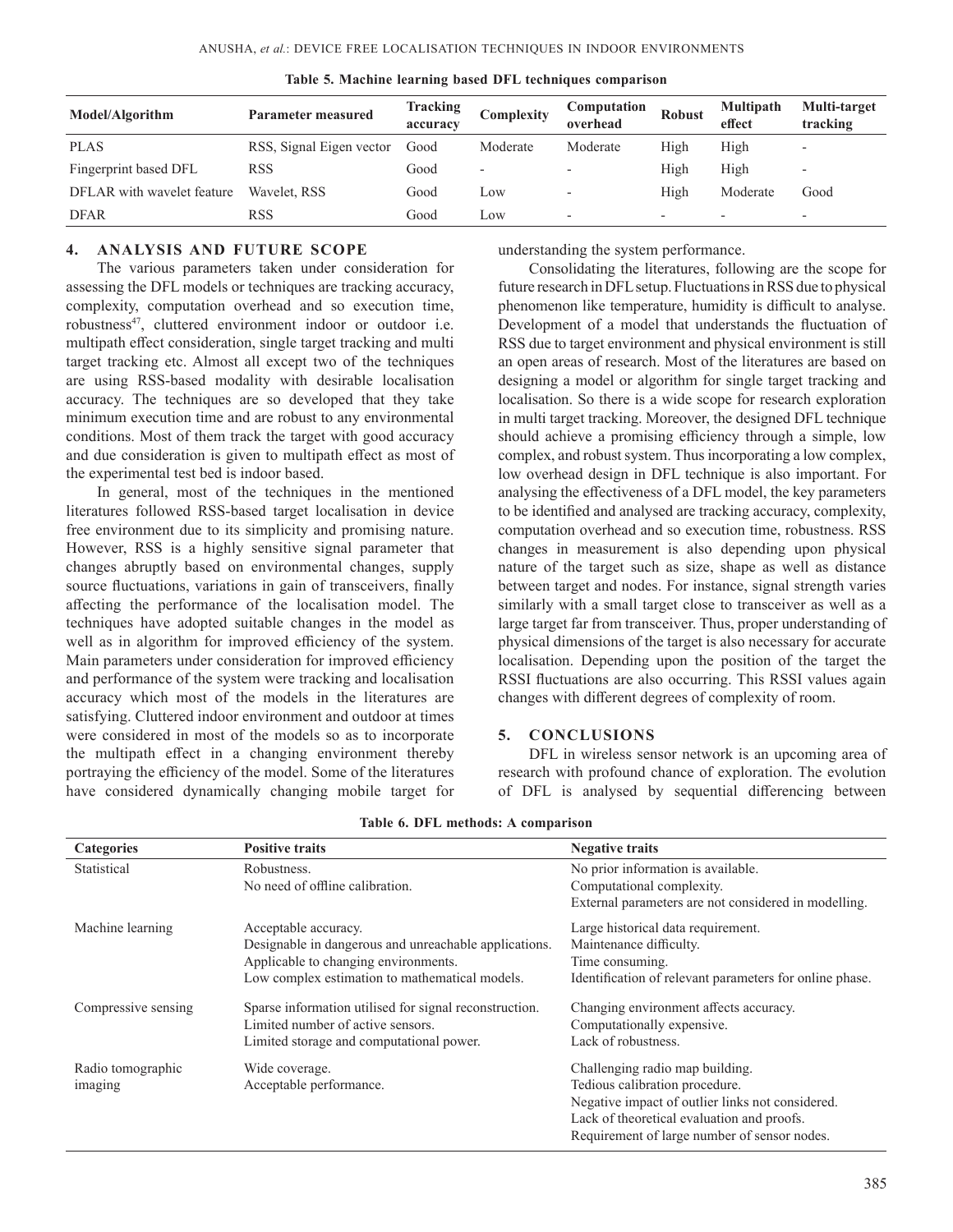device based localisation and DFL with their categories. The importance of DFL is highlighted through various application scenarios. The scope of reviewed DFL techniques and the modalities for attaining the position of target is assessed by the researcher by venturing into the latest related literatures. The DFL techniques so surveyed is classified into four broad categories as statistical, machine learning, compressive sensing and radio tomographic imaging. Performance of the DFL models are assessed based on qualitative parameters like accuracy, complexity, computation requirements, multipath considerations, number of targets tracked, robustness etc. Gaps found in each literature is summarised for orienting the research further in appropriate directions.

# **References**

- 1. Enge, P. & Misra, P. Special issue on global positioning system. *In* Proceedings of the IEEE, 1999, **87**(1), 3-15. doi: 10.1109/jproc.1999.736338.
- 2. Youssef, M.; Mah, M. & Agrawala, A. Challenges: devicefree passive localization for wireless environments. *In* Proceedings of the 13th annual ACM international conference on Mobile computing and networking - MobiCom 07, 2007, pp. 222–229. doi: 10.1145/1287853.1287880.
- 3. Bahl, P. & Padmanabhan, V. RADAR: An in-building RFbased user location and tracking system. *In* Proceedings IEEE INFOCOM 2000. Conference on Computer Communications. Nineteenth Annual Joint Conference of the IEEE Computer and Communications Societies (Cat. No.00CH37064), 2000. doi: 10.1109/infcom.2000.832252
- 4. Want, R.; Hopper, A.; Falcao, V. & Gibbons, J. The active badge location system. *ACM Transactions on Information Systems*, 1992, **10**(1), 91-102. doi: 10.1145/128756.128759
- 5. Priyantha, N. B.; Chakraborty A. & Balakrishnan, H. The cricket location-support system. *In* Proceedings of the 6th Annual International Conference on Mobile Computing and Networking - MobiCom 00, 2000. doi: 10.1145/345910.345917
- 6. Ramesh, M. V. Design, development, and deployment of a wireless sensor network for detection of landslides. *Ad Hoc Networks*, 2014, **13**, 2-18. doi: 10.1016/j.adhoc.2012.09.002.
- 7. Barsocchi, P.;Potortì, F. & Nepa, P. Device-free indoor localization for AAL applications. *In* Lecture Notes of the Institute for Computer Sciences, Social Informatics and Telecommunications Engineering Wireless Mobile Communication and Healthcare, 2013, pp.361-368. doi: 10.1007/978-3-642-37893-5\_40.
- 8. Shukri, S.;Kamarudin, L. M.; Ndzi, D. L.;Zakaria, A.; Azemi S. N.; Kamarudin K. & Zakaria, S. M. RSSI-based device free localization for elderly care application. *In*  Proceedings of the 2nd International Conference on Internet of Things, Big Data and Security, 2017. doi: 10.5220/0006361901250135.
- 9. Wang, Y.; Wu, K. & Ni, L. M.WiFall: Device-free fall detection by wireless networks. *IEEE Transactions on*

*Mobile Computing*, 2017, **16**(2), 581-594. doi: 10.1109/tmc.2016.2557792

- 10. Liu X.; Cao, J.; Tang, S.; Wen, J. & Guo, P. Contactless respiration monitoring via off-the-shelf WiFi devices.*IEEE Trans. Mobile Comput.*, 2016, **15**(10), 2466-2479. doi: 10.1109/tmc.2015.2504935.
- 11. Wang, H.; Zhang, D.; Wang, Y.; Ma, J.; Wang, Y. & Li, S. RT-Fall: A real-time and contactless fall detection system with commodity WiFi Devices. *IEEE Trans. Mobile Comput.*, 2017, **16**(2), 511-526. doi: 10.1109/tmc.2016.2557795.
- 12. Patwari, N. & Wilson, J. RF Sensor networks for device-free localization: Measurements, models, and algorithms. *In* Proceedings of the *IEEE*, 2010, **98**(11), 1961-1973.

doi: 10.1109/jproc.2010.2052010.

- 13. Deak, G.; Curran, K. & Condell, J. A survey of active and passive indoor localization systems. *Comput. Commun.*, 2012, **35**(16), 1939-1954. doi: 10.1016/j.comcom.2012.06.004.
- 14. Pirzada, N.; Nayan, M. Y.; Subhan, F.; Hassan, M. F. & Khan, M. A. Comparative analysis of active and passive indoor localization systems. *AASRI Procedia*, 2013, **5**, 92-97.

doi: 10.1016/j.aasri.2013.10.063.

- 15. Pirzada, N.; Nayan, M. Y.; Hassan, F. S. & Khan, M. A. Device-free localization technique for indoor detection and tracking of human body: A survey. *Procedia - Social and Behavioral Sciences*, 2014, **129**, 422-429. doi: 10.1016/j.sbspro.2014.03.696.
- 16. Kivimaki, T.;Vuorela, T.;Peltola, P. & Vanhala, J. A review on device-free passive indoor positioning methods. *Int. J. Smart Home*, 2014, **8**(1), 71-94. doi: 10.14257/ijsh.2014.8.1.09.
- 17. Xiao, J.; Zhou, Z.; Yi, Y. & Ni, L.M. A survey on wireless indoor localization from the device perspective. *ACM Comput. Surveys*, 2016, **49**(2), 1-31. doi: 10.1145/2933232.
- 18. Seifeldin, M. & Youssef, M. A deterministic large-scale device-free passive localization system for wireless environments. *In* Proceedings of the 3rd International Conference on PErvasive Technologies Related to Assistive Environments - PETRA 10, 2010. doi: 10.1145/1839294.1839355.
- 19. Palipana, S.;Pietropaoli, B. & Pesch, D. Recent advances in RF-based passive device-free localization for indoor applications. *Ad Hoc Networks*, 2017, **64**, 80-98. doi: 10.1016/j.adhoc.2017.06.007.
- 20. Deak, G.; Curran, K. & Condell, J. Evaluation of smoothing algorithms for a rssi-based device-free passive localization. *In* Advances in Intelligent and Soft Computing Image Processing and Communications Challenge, 2010, **2**, 469-476. doi: 10.1007/978-3-642-16295-4\_52.
- 21. Fink, A.; Lange, J. & Beikirch, H. Human body detection using redundant radio signal strength readings for reliable device-free localization. *Ambient Assisted Living: Advanced Technologies and Societal Change,* 2015, 127-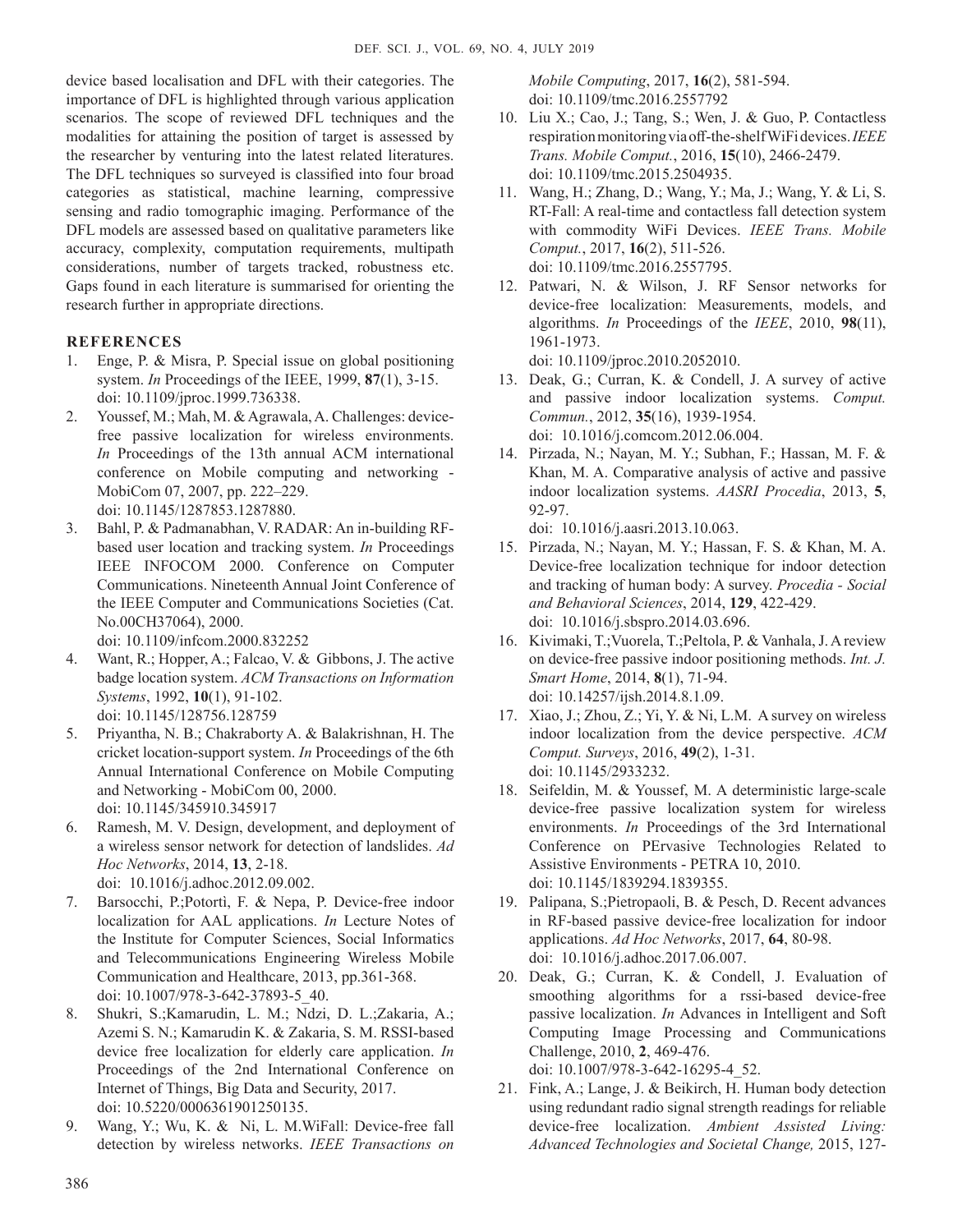137.

doi: 10.1007/978-3-319-11866-6\_10.

- 22. Patwari, N. & Wilson, J. Spatial models for human motioninduced signal strength variance on static links. *IEEE Trans. Info. Forensics and Security*, 2011, **6**(3), 791-802. doi: 10.1109/tifs.2011.2146774.
- 23. Wilson, J. & Patwari, N. A fade-level skew-laplace signal strength model for device-free localization with wireless networks. *IEEE Trans. Mobile Comput.*, 2012, **11**(6), 947- 958.

doi: 10.1109/tmc.2011.102.

- 24. Chen, J.; Li, J. & Lai, T. H. Trapping mobile targets in wireless sensor networks: An energy-efficient perspective. *IEEE Trans. Vehicular Technol.*, 2013, **62**(7), 3287-3300. doi: 10.1109/tvt.2013.2254732.
- 25. Zhang, D.; Lu, K.; Mao, R.; Feng, Y.; Liu, Y.; Ming, Z. & Ni, L. M. Fine-grained localization for multiple transceiverfree objects by using RF-based technologies*. IEEE Trans. Parallel Distributed Sys.*, 2014, **25**(6), 1464-1475. doi: 10.1109/tpds.2013.243.
- 26. Wang, J.; Gao, Q.; Cheng, P.; Yu, Y.; Xin, K. & Wang, H. Lightweight robust device-free localization in wireless networks. *IEEE Trans. Indust. Electron.,* 2014, **61**(10), 5681-5689.

doi: 10.1109/tie.2014.2301714.

- 27. Savazzi, S.; Nicoli, M.; Carminati, F. & Riva, M. A Bayesian approach to device-free localization: modeling and experimental assessment. *IEEE J. Selected Topics Signal Proces.*, 2014, **8**(1), 16-29. doi: 10.1109/jstsp.2013.2286772.
- 28. Rampa, V.; Savazzi, S.;Nicoli, M. & Damico, M. Physical modeling and performance bounds for device-free localization systems. *IEEE Signal Proces. Lett.*, 2015, **22**(11), 1864-1868.

doi: 10.1109/lsp.2015.2438176.

- 29. Guo, Y.; Huang, K.; Jiang, N.; Guo, X.; Li, Y. & Wang, G. An exponential-rayleigh model for rss-based devicefree localization and tracking. *IEEE Trans. Mobile Comput.*, 2015, **14**(3), 484-494. doi: 10.1109/tmc.2014.2329007.
- 30. Talampas, M. C. & Low, K. A Geometric filter algorithm for robust device-free localization in wireless networks. *IEEE Trans. Indust. Info.*, 2016, **12**(5), 1670-1678. doi: 10.1109/tii.2015.2433211.
- 31. Sreeraj, S. J. & Ramanathan, R. Improved geometric filter algorithm for device free localization. *In* 2017 International Conference on Wireless Communications, Signal Processing and Networking (WiSPNET), 2017, pp. 940-944

doi: 10.1109/wispnet.2017.8299895.

32. Talampas, M. C. & Low, K. An enhanced geometric filter algorithm with channel diversity for device-free localization. *IEEE Trans. Instrument. Measur.*, 2016, **65**(2), 378-387.

doi: 10.1109/tim.2015.2490818.

33. Savazzi, S.; Rampa, V.;Vicentini, F. & Giussani, M. Devicefree human sensing and localization in collaborative human–robot workspaces: A case study*. IEEE Sensors*  *J.*, 2016, **16**(5), 1253-1264. doi: 10.1109/jsen.2015.2500121.

- 34. Yang, Z.; Huang,K.;Guo, X. & Wang, G. A realtime device-free localization system using correlated RSS measurements. *EURASIP J. Wireless Commun. Networking*, 2013, **2013**(1). doi: 10.1186/1687-1499-2013-186.
- 35. Wang, J.; Gao, Q.; Yu, Y.; Cheng, P.; Wu, L. & Wang, H. Robust device-free wireless localization based on differential RSS measurements. *IEEE Trans. Indust. Electron.*, 2013, **60**(12), 5943-5952. doi: 10.1109/tie.2012.2228145.
- 36. Saeed, A.;Kosba, A. E. & Youssef, M. Ichnaea: A lowoverhead robust WLAN device-free passive localization system. *IEEE J. Selected Topics Signal Proces.*, 2014, **8**(1), 5-15.

doi: 10.1109/jstsp.2013.2287480.

37. Wang, J.; Gao, Q.; Wang, H.; Cheng, P. & Xin, K. Devicefree localization with multidimensional wireless link information. *IEEE Trans. Vehicular Technol.*, 2015, **64**(1), 356-366.

doi: 10.1109/tvt.2014.2318084.

- 38. Wang, J.; Chen, X.; Fang, D; Wu, C. Q.; Yang, Z. & Xing, T. Transferring compressive-sensing-based device-free localization across target diversity. *IEEE Trans. Indust. Electron.*, 2015, **62**(4), 2397-2409. doi: 10.1109/tie.2014.2360140.
- 39. Wilson, J. & Patwari, N. See-through walls: Motion tracking using variance-based radio tomography networks. *IEEE Trans. Mobile Comput.*, 2011, **10**(5), 612-621.

doi: 10.1109/tmc.2010.175.

- 40. Zhao, Y. & Patwari, N. Robust estimators for variancebased device-free localization and tracking*. IEEE Trans. Mobile Comput.*, 2015, **14**(10), 2116-2129. doi: 10.1109/tmc.2014.2385710.
- 41. Wang, J.; Gao, Q.; Yu, Y.; Zhang, X. & Feng, X. Time and energy efficient TOF-based device-free wireless localization. *IEEE Trans. Indust. Info.*, 2015, 1-1. doi: 10.1109/tii.2015.2501225.
- 42. Wilson, J. & Patwari, N. Radio tomographic imaging with wireless networks. *IEEE Trans. Mobile Comput.,* 2010, **9**(5), 621-632. doi: 10.1109/tmc.2009.174.
- 43. Seifeldin, M.; Saeed, A; Kosba, A. E.; El-Keyi, A. & Youssef, M. Nuzzer: A large-scale device-free passive localization system for wireless environments. *IEEE Trans. Mobile Comput.,* 2013, **12**(7), 1321-1334. doi: 10.1109/tmc.2012.106.
- 44. Sigg, S.; Scholz, M.; Shi, S.; Ji, Y. & Beigl, M. RF-sensing of activities from non-cooperative subjects in device-free recognition systems using ambient and local signals. *IEEE Trans. Mobile Comput.*, 2014, **13**(4), 907-920. doi: 10.1109/tmc.2013.28.
- 45. Hong, J. & Ohtsuki, T. Signal eigenvector-based devicefree passive localization using array sensor. *IEEE Trans. Vehicular Technol.*, 2015, **64**(4), 1354-1363. doi: 10.1109/tvt.2015.2397436.